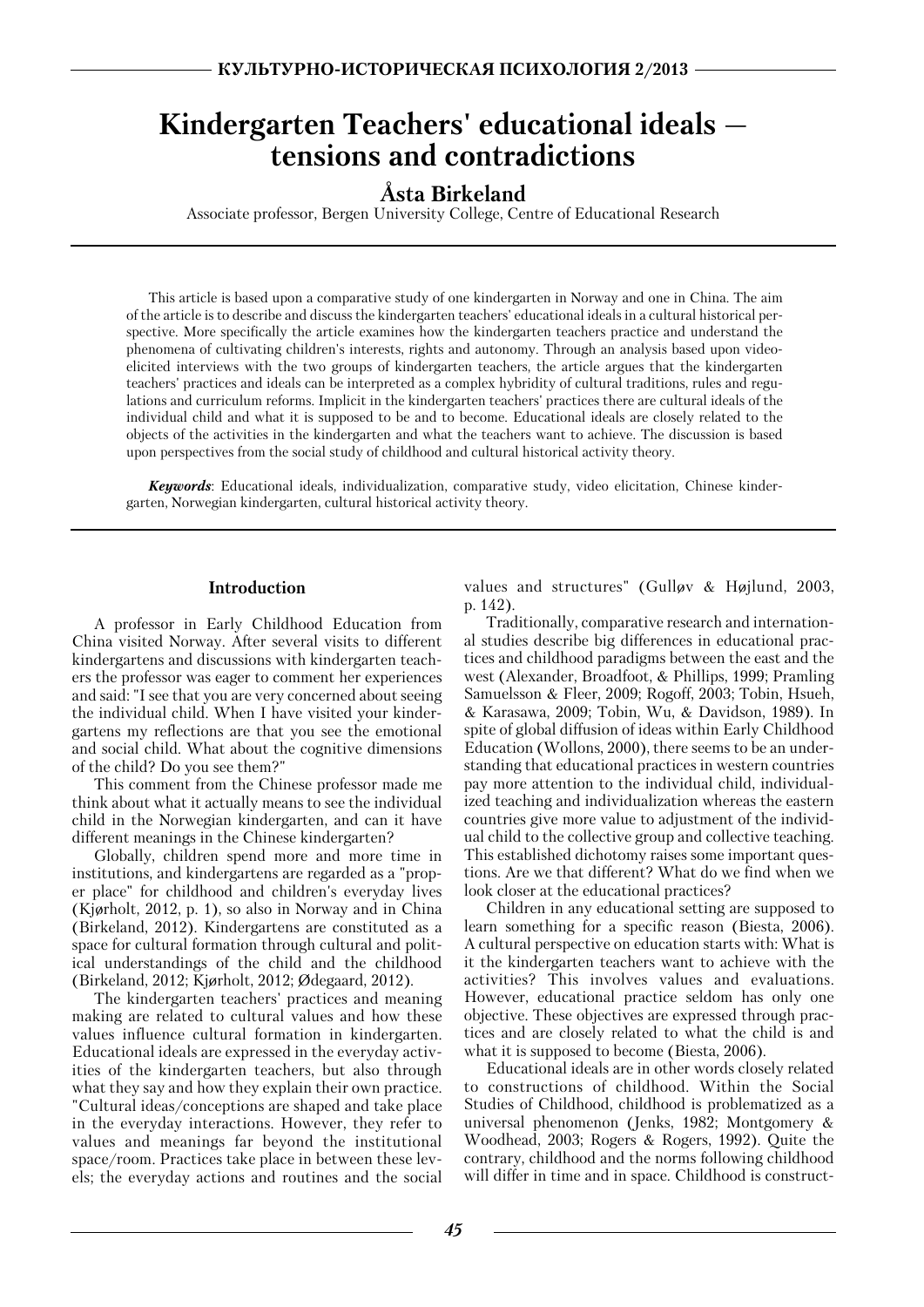ed historically and culturally, and the ideas of childhood reflect cultural core values both historically and present (Nilsen, 2008, 2012).

This article is based upon a comparative qualitative study of one kindergarten in Norway (Glacier Buttercup Kindergarten) and one in China (Lotus Kindergarten). The empirical approach to daily prac tices makes an inquiry into how childhood is constitut ed by everyday practices in the kindergartens. More specifically the article will focus on how individualiza tion is perceived and practiced in educational activities related to natural science. How do the kindergarten teachers practice and understand the phenomena of cul tivating children's interests, rights and autonomy? The aim of the article is to describe and understand the kindergarten teachers' practices and educational ideals in a cultural historical perspective and as an expression of cultural similarities as well as differences.

#### **Methodology**

This article is based on a research project that aims at producing empirical knowledge about individualiza tion in two kindergartens in a comparative perspective. The Lotus kindergarten in China and Glacier Buttercup Kindergarten in Norway were chosen as being not atyp ical kindergartens of urban Norway and urban China. Both kindergartens are considered as ordinary in quali ty, professional competence and size compared to their local standard. The Glacier Buttercup Kindergarten is situated in a Norwegian city and has four different age segregated groups. Totally there are 70 children in the age of 1—6 years. The teacher- child ratio in the oldest age group is 1:6. Lotus kindergarten is situated in one of China`s biggest cities. The kindergarten has 6 age segre gated classes, two in each age group. There are 180 chil dren in the age of 3—6 years. Each class has 25—35 chil dren. The average teacher-child ratio is 1:15.

The data are produced by using video elicitation. 4 different videos from natural science activities in the two kindergartens were used as stimuli for meaning making in 6 semi-structured focus group interviews

with the kindergarten teachers. Video elicitation is a variation on open-ended interviewing (Harper, 2012, p. 410), a non-directive method that favor collaboration between researcher and respondent. This way of pro ducing data is inspired by polyvocal ethnography (Tobin et al., 2009; Tobin et al., 1989). The interviews opened up for giving the interviewee greater space for interpretation (Birkeland 2012 in print). All the videos were presented to both groups of kindergarten teachers. Each interview lasted from 1, 5 to 2, 5 hours. There were 4—8 teachers from each kindergarten attending the interviews. The situations that were videotaped involved some of the teachers, but not all.

The video material in the Glacier Buttercup Kindergarten consists of two videos. One video was made by Norwegian researchers<sup>1</sup> and is focusing upon children's outdoor activities and play in a huge outdoor area nearby the kindergarten<sup>2</sup>. The other video was made by the kindergarten teachers and show different kinds of theme activities<sup>3</sup>. The video material from Lotus kindergarten consists of two videotapes as well. One video is made by the researchers and consists of activities called corner activities<sup>4</sup>. The second video is made by the teachers in a special science kindergarten and is showing a model teaching within collective teaching<sup>5</sup>.

Cultural Historical Activity Theory (CHAT) is used as an analytical approach in order to interpret the prac tices of the teachers (Kaptelinin, 2005; Leont'ev, 2002). Important concepts within CHAT are activity, action and operation. These concepts represent three different levels in the activity system. Activity refers to collective developed patterns of actions that are rooted historical ly (Stetsenko, 2005). In the local kindergarten the great institution's history can be recalled in the physical frames, artifacts, rules, routines and principals, but also in external conditions and ideas.

An activity is historically shaped in order to solve a collectively or societally developed problem of a kind that cannot be solved by an individual action (Leont'ev, 2002). Furthermore Leont'ev states that every activity is object-oriented and driven by its motive; consequent ly there is no such thing as an unmotivated activity (Eriksson, Orlander, & Jedemark, 2004). Individual

<sup>&</sup>lt;sup>1</sup> The video was made in cooperation with Anne Hammer at Bergen University College.

<sup>2</sup> This situation is dominated by children`s free play and have a low structure. The teachers have not focused on a specific theme in advance. The children are staying outdoors in the natural environment for several hours and are encouraged by the teachers to be curious, choose activi ties, explore and ask questions.

They were asked to videotape activities they consider as natural science activities. They did this filming in a period of five months. The videotape was edited by the teachers to a 30 minutes videotape consisting of 14 different episodes or learning situations. Examples of episodes are "the frog", "the water", "the fish" and "the volcano". The teachers in the Glacier Buttercup kindergarten describe theme activity as an activ ity that can last for some hours and even for several days or weeks. The whole group of 10—18 children at different ages will usually be involved. There will be an introduction by the teacher, before the children are encouraged to explore in smaller groups or by themselves. The theme work will involve many different methods like arts, music, drama and literature. The summing up is not documented in the video and seem not to be as relevant.

 $^4$  Corner learning is defined as a daily activity that lasts for approximately  $30-45$  minutes. There are  $10-15$  different activities in the classroom related to natural science. Many of the activities are based on doing experiments of different kinds. The artefacts are chosen and made by the teachers. The children are free to choose the activity themselves. They explore and document their findings. In the end there will be a shar ing and summing up in the plenary.

<sup>5</sup> Collective teaching is described by the kindergarten teachers as a daily activity that will last for approximately 30 minutes. There are 25— 35 children of the same age in the group. The teacher introduces the topic "turning" and demonstrates certain points. Then the teacher asks ques tions and let the children explore for themselves in 10 minutes. The children are stimulated to find different solutions and also to demonstrate their findings to other children. In the end there is a discussion of hypothesis and a summing up by the teacher. This video is now published in China and is evaluated as an excellent example of collective teaching.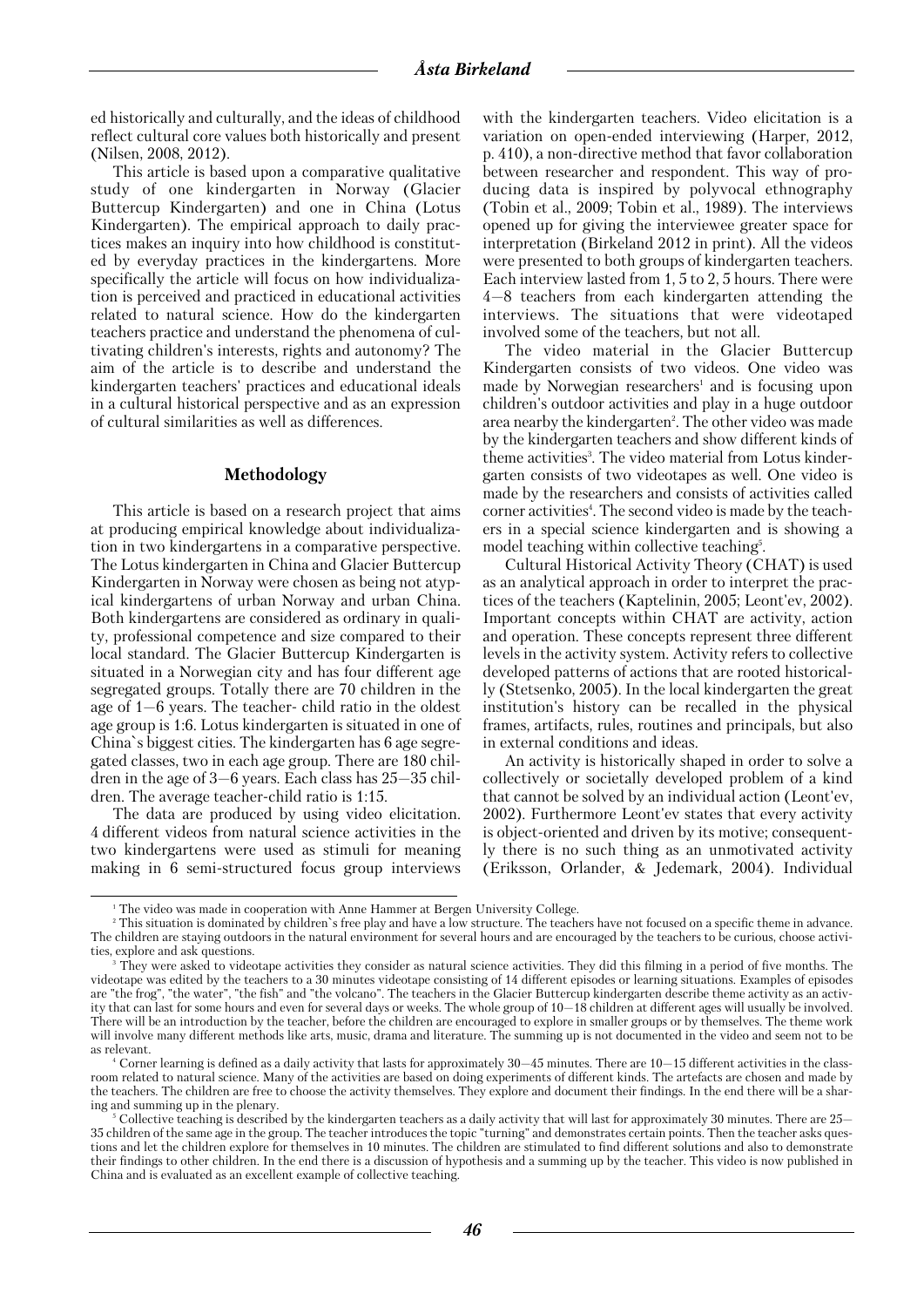teachers act in collective practices, communities, and teachers act in concerve practices, communicies, and<br>institutions (Engeström, Punamäki-Gitai, & Miettinen, 1999). This means that teachers' actions can be inter preted as expressions of cultural and historical tradi tions, routines, norms and evaluations in the kinder garten (Fleer, Hedegaard, Bang, & Hviid, 2008; Fleer, Hedegaard, & Tudge, 2009; Gullov & Hojlund, 2003).

The activity is according to Leont'ev an abstraction (Leont'ev, 2002), and cannot be observed directly. The activity is manifested through goal-directed actions. These actions have to be identified in the analysis by asking the question of what is going on. Operations are the material conditions for the actions, as for instance architecture, the teacher-child ratio and educational equipment. However, operations are also automatic actions taking form as traditions, routinized actions, norms and evaluations (Engeström et al., 1999). The kindergarten teachers' actions are expressions of con scious choices as well as more unconscious, routinized actions. By this we can say that the kindergarten teach ers act consciously and unconsciously in accordance with expectations, permissions and what is made possi ble in a special activity system. The teachers try to achieve what they see as their task and to realize the motive of the kindergarten (Eriksson et al., 2004). Therefore, the question of why something is going has to be addressed in the analysis. What do the teachers see as their task? What kind of child and childhood is con structed through the teachers' explanations?

## **Cultivating the interest of the child**

The article is based on findings in the video materials and the interviews. In the selection of data for this article I have specifically concentrated on identifying the goals of the activity and the rules and regulations of these goals. A major finding in both kindergartens has been the goal of cultivating the interest of the child. What this means to the teachers and how it is done as well as the regula tions of this goal will be elaborated in the following.

## **Lotus Kindergarten**

## **Following the interest of the child**

The goal of the different activities related to natural science in Lotus kindergarten is expressed in many ways by the teachers as cultivating the interest of the chil dren. They underline that corner activities are the most important activity in that respect. The corners, that's the time when the children are free. They want to do such things. We do not need to give them much precise knowledge. At least they get an interest in the topic and the activity. When the children enter into primary school they cannot learn science if they have no interest.

Another teacher problematizes this concept of fol lowing children's interest: we try to awaken the interest of the children, but then we go back to what we planned

to do. The interviewer: Why? The teacher: We have a cognition preference. It is not enough to arouse the chil dren's interest and let them experience pure happiness. We arouse their interest and then we return to what we want them to know or develop. This teacher clearly states that raising the interest of the child is just a start ing point before the teacher will continue with the topic as planned. There is a clear goal for the activity and the goal is set by the teacher.

The teachers in Lotus Kindergarten are also ques tioning the degree of freedom in the corner activities: I feel they (the teachers in Glacier Buttercup Kindergarten) cultivate children's interest. The chil dren know what they want to do and they follow their own will to do it. That is important. We seldom care about that. Children in corner activities can be free, but all the materials and settings are created and prepared by the teachers. So it is not so free. The teachers are very clear about the limitations of children`s freedom. Artefacts and activities are all structured by the teach ers. When the children arrive in the morning the con tent of the corner activities is decided by the teachers.

The importance of learning specific things is related to the future of the children and the importance of being outstanding in the Chinese society: We have a large population and many children. If your child wants to be outstanding you must add a lot of things she has to learn. There are different ways of being outstanding. In China, the way of being outstanding is to get high score in examination. To be good in climbing trees have no value. The teacher here refers to the long tradition with state examination that is still a living tradition in China. At the same time she points to the future where every child has to compete in order to get a high position in society. Situated in this cultural and historical context climbing trees have no value.

The teachers are also very concerned about the near future when the child starts school. Primary teachers don't approve of children who have many ideas. They will let those who sit silently be the group leader. The children will feel that to sit silent is the good student, not to do so is bad. Teachers will give opportunities to those whom they think are good children or group lead ers or high score children. We all know the self-fulfilling prophecy. Children will be more competent if the teacher thinks they are competent. That's a virtuous cir cle. If a child wants to enter into such a circle, then he must learn more.

The reflections among the kindergarten teachers in Lotus kindergarten clearly reveal the pressure on chil dren as well as on kindergarten teachers in China today. The guidelines tell them to be child- centred. On the other hand the teachers and parent know the demands in school as well as in the overall society.

## **How to follow the interest of the children**

When the teachers in Lotus kindergarten compare their own practice with the Norwegian teachers they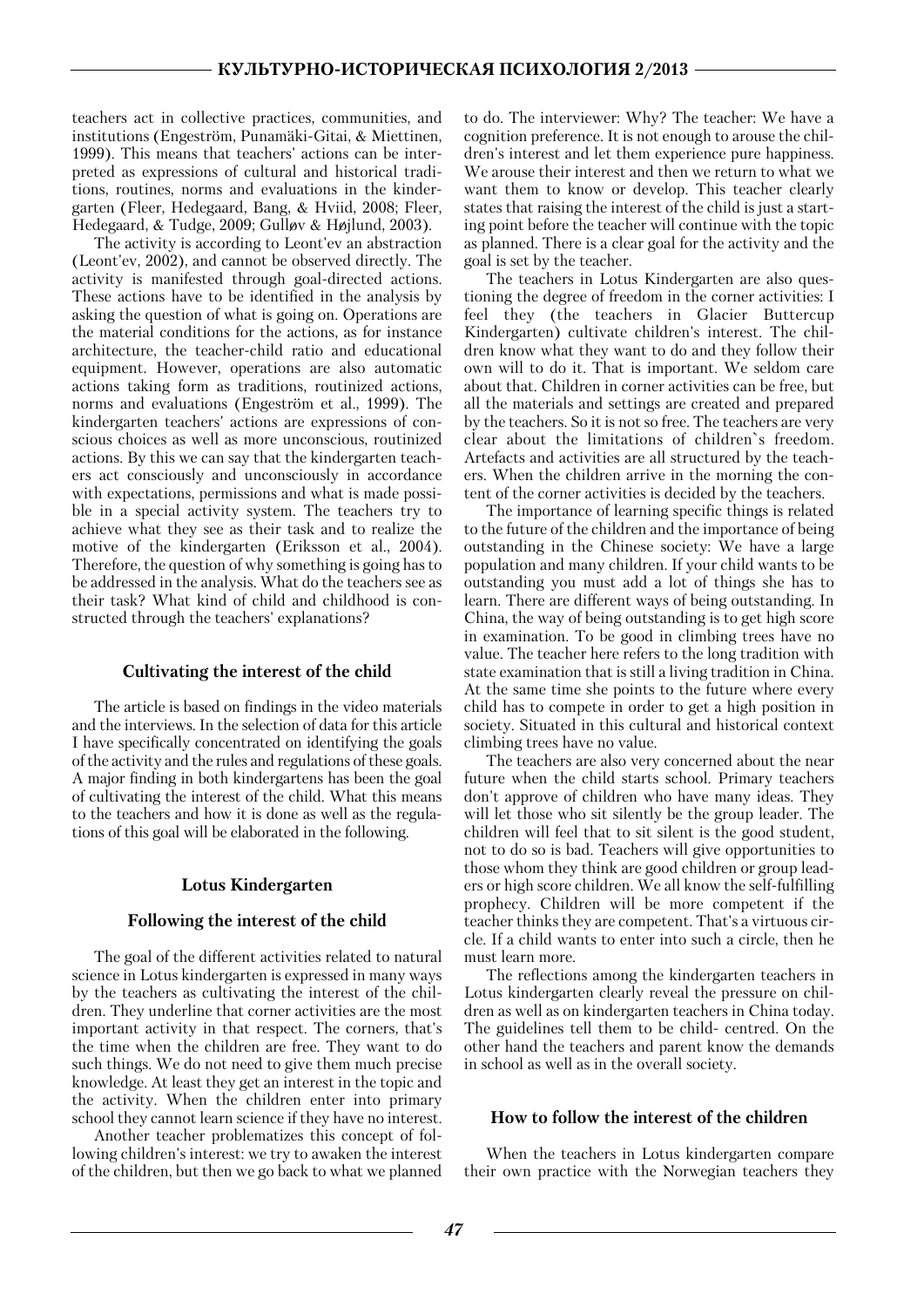conclude: The two ways of cultivating the children's interest is both similar and different. The difference is that they care about the individual child, taking them outside in nature to find something to be interested in. They are individualized and do not give the children the opportunity to share. The Chinese way of exploration activity is to give everyone the opportunity to explore in the corners, to find something of interest and finally to share the experiences with the other children through communication. That's the Chinese way; we like to learn from others while they encourage every child to have their own idea. We Chinese tend to learn from oth ers' inventions or experiences and call this for "standing on the giant's shoulder". The teachers express great pride in this traditional way of learning. They support individual exploration and individual ways of trying out their ideas. However, they do not stop here. They con tinue to try out these ideas in joint activity and con struction of knowledge.

This idea of sharing ideas and trying out hypothesis was very clear when observing the videos. Every corner activity ended with a joint discussion where the chil dren analysed their experiences and hypothesis. When the teachers in Lotus kindergarten commented the videos from Glacier Buttercup kindergarten they sup ported the idea of exploration, but the conditions pre vented them from doing this. We do not really give our children the opportunity to explore by themselves. We have to reach our goal in 30 minutes so the children have little time for exploration. Afterwards the children are supposed to share their experiences from the explo ration. We are informed by the head teacher all the time that we should spend more time to discuss the children's experiences.

The matter of time is also reasoned as a way of being efficient so that the children can learn as much as possible. They comment the Norwegian videos by say ing that the Norwegian working method will be time consuming: The Norwegian way of working use a lot of time. Here, we will not give the children so long time to explore….. Then the time use is shortened, efficient and we can reach the same result. The teachers are con cerned about the importance of being efficient here and now in order to learn as much as possible, and they question the practice in Glacier Buttercup Kindergarten. They find that the children use a lot of time to explore on their own and to wonder about things in nature, but there seems to be very little time to reflect and analyse. All the corner activities in Lotus kindergarten ended up with a plenary sharing experi ence, analysing and a joint summing up.

Although the teachers in the Lotus kindergarten say that it is difficult to follow the interests of the indi vidual child, they express great sincerity and care for every child. We have this kind of training that we care about how each child obtains an idea. We have this responsibility. In this they express a great concern about cultivating learning habits and the teachers' obligations to see that the curriculum plans are achieved.

#### **Rules and regulations**

The teachers express great ambivalence to the chang ing ideals in the Chinese kindergarten: Now we think of how to create better environment in the classroom in order to make the children interact autonomously so that they can explore. This will arouse their interest. The rise of interest is strongly connected to autonomy and free dom to choose. At the same time they underline the diffi culties in this change of curriculum, ideology and prac tice. We agree with the Norwegian teachers, but it is dif ficult for us to do this. We try to balance. We cannot always follow children's interest. What the teacher choose is most important. In corner activities the children can choose according to interest… But for us teachers, it's difficult to follow children`s interests.

One of the traditions the teachers point to is the organizing of time in learning lessons: Cultivating chil dren's interest is popular to say, but that is difficult within 30 minutes lessons. The tension here seems to be the organizing of time with 30 minutes lessons. Within this interval the children have to choose activity, explore, document their findings, get reorganized in a plenary, share their findings and conclude. The teachers, however, do not question this way of organizing, but seem to take it for granted. This is the way they tradi tionally organize time, and neither the teachers, nor the children disturb this way of organizing time.

Another practical condition the teachers point to is the teacher- child ratio. When watching the video from Glacier Buttercup Kindergarten one of the teachers in Lotus Kindergarten says: Their goals of the activities out in nature seem to be awakening of the children's interest and to value the individual child. That is impossible for us who have so many children in one class. Another teacher point to the fact that although she has only one child at home she still will have difficulty with following the interest of the child: I have one child in my home. Still I find it difficult to do this. When she is asked why, she points to the future of being a Chinese. For I have to cultivate him to adapt to the Chinese way of education. He will stay in China. If he will go to Norway, I would like to cultivate him the Norwegian way.

This quote reveals many of the contradictions these teachers face. The educational reforms as a top-down reform ask for a change in the teachers' attitude, and the teachers are ambivalent about this idea. The ambiva lence is not only due to practical conditions, but also to tradition and cultural values.

Following the interest of children is an issue of con cern for the Lotus kindergarten teachers. This is mainly connected to free choices among activities the teacher has organized for them. Also they express great concern about children trying out their hypothesis and argu ments and analysis. The teachers do not seem to be con cerned about individual children having agency and influence on the organizing of time, space and artefacts in use. Difficulties in following children`s interests are explained with traditions, parents` expectations and practical conditions.

*48*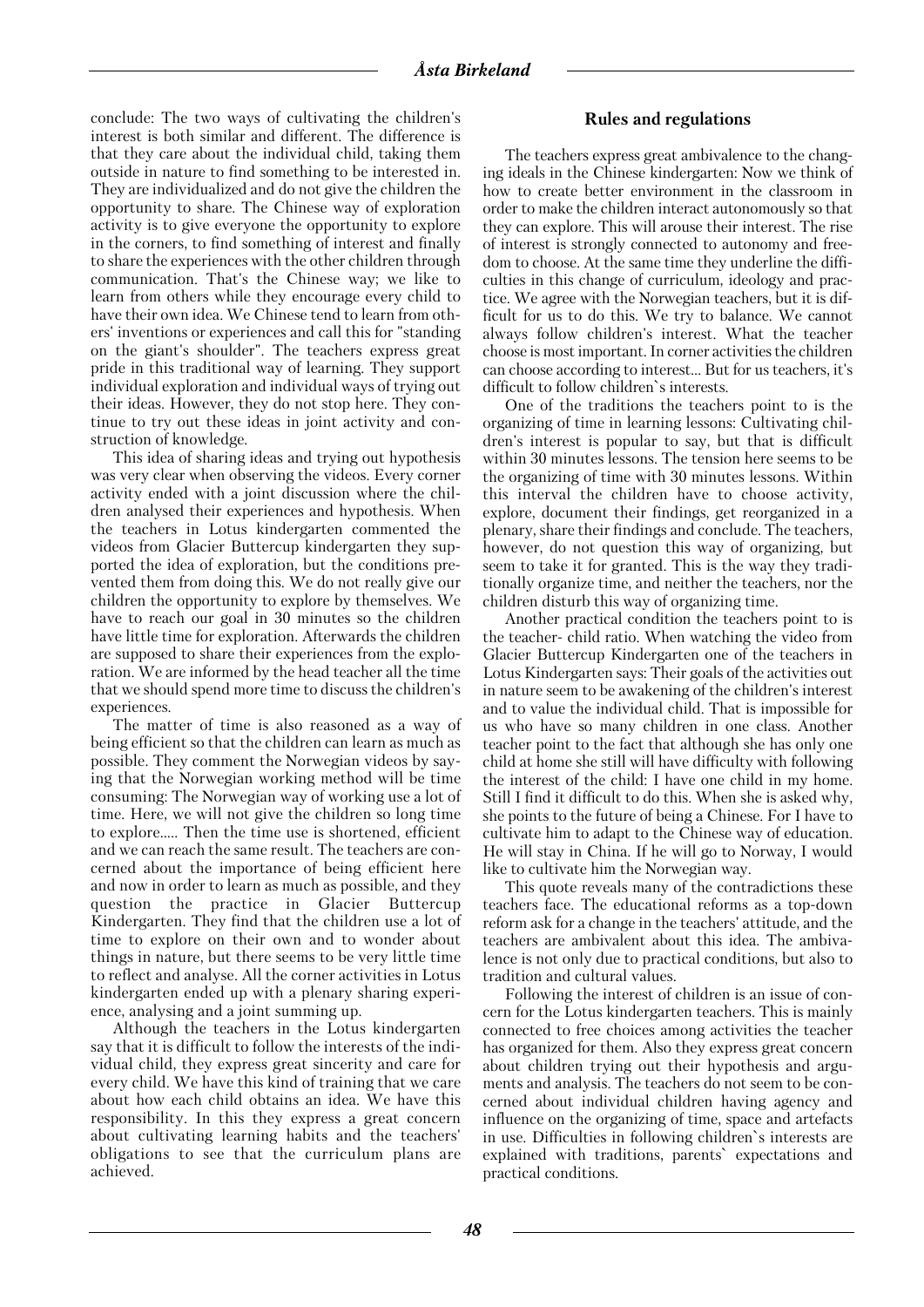## **Glacier Buttercup Kindergarten**

## **Following the interests of the child**

The teachers in Glacier Buttercup Kindergarten express over and again that the child is a curious and wondering human being. At the same time this is expressed as an ideal. We want the children to explore nature and wonder about it. We think the child do this automatically. According to the teachers this should structure their working methods by giving the children great opportunities to discover nature by themselves. By being in nature, the child will discover and wonder about all things. Still, they are open to the fact that not all chil dren are curious and wonder about nature. The teachers have to be good models for the children by being curious and wondering. Then the children will develop this abili ty according to the teachers. We want to use some activ ities structured by the teachers so that the teachers have to wonder about nature together with the children. Then we hope the teachers later can see the emergent questions and curiosity of the children and join in. The teachers in Glacier Buttercup kindergarten seems to emphasize the importance of cultivating children`s curiosity in general.

One of the teachers in Lotus kindergarten is critical to the practice in the Norwegian kindergarten where the children seem to follow their own interest with little interference from the teacher. The children seem to have a long time to explore, but short time in sharing the experiences and communicating their knowledge. The children seem to investigate on their own and spend lit tle time with the teacher and other children. This teacher is pointing to the difference between exploring and to verbalize the exploration. At the same time she is critical to the practice in her own kindergarten where the children have little time to explore. The teachers in Glacier Buttercup Kindergarten are concerned about developing children's curiosity and ability to ask ques tions and less on analyzing and having joint construc tion of knowledge. Being autonomous individuals out doors in nature is related to the traditional Norwegian way of living and with the national heroes as lonesome men exploring nature on their own (Gullestad, 1997).

## **How to follow the interest of the children**

The teachers in Glacier Buttercup Kindergarten emphasize the importance for children to have plenty of time in order to make individual choices and to follow their own interest. This is in accordance with the Framework Plan (Kunnskapsdepartementet, 2011) stating that the children`s wondering ought to be strengthened. The teachers emphasize the importance of children asking questions more than finding answers to their questions. This is quite different from the teachers in the Lotus kindergarten. They are concerned about how the children can verbalize their experiences and develop hypothesis and concepts. In other words, the answers to children`s questions are highly relevant. The

teachers in the Glacier Buttercup kindergarten seem to put this responsibility to a greater extent on the child. It is most important to give experiences so that the chil dren can find out for themselves.

The teachers in the Glacier Buttercup Kindergarten express in many different ways that the children should follow their individual interest, explore on their own and have a freedom to choose activities. The teachers in the Lotus kindergarten comment this: the children seem to do what they want to do and the working method seems to be very individualistic. They ask: Where is the teacher? They also seem to assess the teachers as failures when the children show a lack of interest. If the children don't feel this is interesting, the teachers seem to give up. They just let them go. On the other hand, when the teachers in the Glacier Buttercup Kindergarten com ment the corner activities in Lotus Kindergarten they emphasize that the teachers in the Lotus kindergarten seem to have an individualistic attitude. It is sad that there is very little communication and dialog between the children. Both groups of teachers seem to evaluate the others as working individualistic, and this does not seem to be highly evaluated by either group.

The teachers in Glacier Buttercup Kindergarten are reluctant to use the terminology of teaching and teacher. When the children show interest, we can tell them things and they can learn from it. I think it is most important that the children wonder about nature by themselves. This teacher does not question the teacher's responsibility to awake the interest of children. It is more a question of following up when the children show interest. The obligation of this teacher to let children choose activity according to interest is very strong and corresponds with the ideas and regulations in the Framework Plan.

The kindergarten teachers in the Glacier Buttercup kindergarten say that we also introduce the topic and follow different steps in the educational activities. We decide what is going to be focused when we go outdoors. The teachers in the Lotus kindergarten, however, point to a huge difference in the teachers approach to the edu cational activity. I don't think they will prepare every sentence like us. What I will say is designed before the situation and I think their activities should be more designed. Their work is more organic and not so organ ized. The element of time and effectiveness is obvious in their reflection about the Norwegian teachers. It seems to be some waste of time. They also search for the teacher and teaching by asking: Why cannot the teach ers teach? Whereas the Norwegian teachers hesitate to use the words teacher and teaching, the Chinese teach ers seem to have other connotations to these words and use them without hesitating.

#### **Rules and regulations**

The teachers in Glacier Buttercup kindergarten emphasize the Framework Plan as an important guide line. However, they do not problematize this to any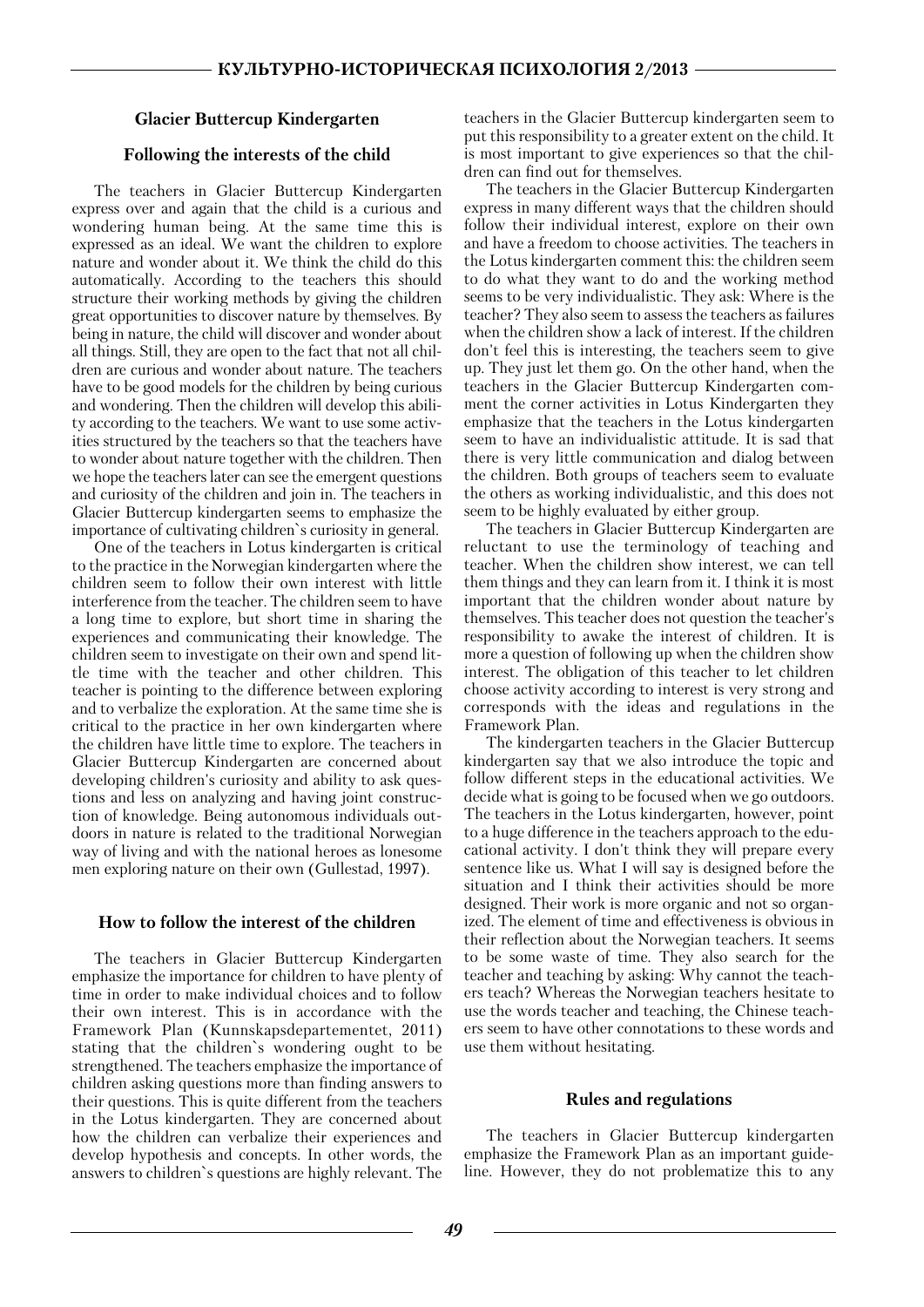degree. Rather, they point to the Framework Plan as a support in their everyday practice.

The teachers are fully aware of the tradition of the Norwegian kindergarten. The teachers seem to be proud of this tradition and do not question it.

The teachers in Glacier Buttercup Kindergarten are not so concerned about the future of the children and how to make them fit into the demands of society. To see that children's free choices and democratic rights fit to the Norwegian society is not a topic among the Norwegian teachers.

#### **Discussion**

#### **Traces of motives of activity**

In the analysis we can see that the teachers have clear opinions of the goals of the action. Both groups of teach ers argue for the importance of following the interests of the child. However, the arguments differ. How is this related to the idea of individualization (Vandenbroeck, 2006)? Individualization may be considered as a question of how to educate each individual for the society. Furthermore individualization can be a question of indi vidually constructed knowledge in the education of citi zens participating in society. Finally individualization can be expressed as a kind of neo-liberal individuality where the meaning of individualization is framed by an idea of individual competition and choices in a society for the individual (Vandenbroeck & Bie, 2006).

We can find traces of all these aspects of individual ization in the practices and thinking of the kindergarten teachers. The Chinese teachers are concerned about preparing the individual for the society. The pressure on individuals in contemporary China gives the teachers a duty to prepare every child as much as possible in order to manage the demands of the society and to adjust to these demands. We can also trace the neo-liberal idea about the importance for the individual child in China to compete in order to survive in a society where the welfare system has been dissolved and become more and more individualized (Hansen & Svarverud, 2010).The teachers are also concerned about the importance of individually constructed knowledge. The children are supposed to develop their own ability to think, analyse and to make hypothesis. This is important in order to improve children's learning abilities.

The childhood ideals related to these goals are ideals of the outstanding child, the competitive child and the performative child. The teachers in Lotus Kindergarten also construct the child as the cognitive child with ana lytic abilities and problem solving through the scientific method. The teachers argue with history and traditions as well as with the need of the society in the future. The out standing and competitive child is important in order to survive in the Chinese society with a large population, hard competition and a tough examination system(Yuejuan & Yan, 2008). The child needs to be out standing. Still, there is a critique among the kindergarten teachers towards the child constructed among school teachers as being outstanding in a limited sense. This child is not supposed to be critical and have many ideas. On the contrary it is obedient, quiet and follows the directions of the teachers. The kindergarten teachers are critical to this ideal of a child. They clearly want to devel op the children's own ideas and thinking. However, they find this difficult. Also contemporary research within the early childhood education field in China point to the dilemma many kindergarten teachers are facing today with curriculum reforms influenced by western discours es about children`s rights, child centered curriculum and constructivism on one hand and Chinese cultural tradi tions voiced by parents and teachers on the other (Jingbo & Elicker, 2005; Rao & Li, 2008; Tobin et al., 2009; Tobin et al., 1989; Yuejuan & Yan, 2008).

The teachers in Glacier Buttercup kindergarten do not express the same concern about educating the indi vidual for the society. However, they emphasize their duty to follow the UN convention of the rights of chil dren and the Norwegian Act of kindergarten both emphasizing children's rights to participate and to be heard. The ideas of the neo-liberal society in order to follow the rights of the individuals in the society for the individual are dominant, so indirectly they are prepar ing the children to manage the liberal society. The Norwegian teachers argue more from an ideological point of view saying that the children have a right to be heard due to the UN children's convention, and also in a view of the ideal/normal child being curious and explorative wanting to learn. The Chinese teachers do not argue with such a view of children. If the children are not curious, it is more due to bad teaching and as a consequence the teacher has to improve her teaching.

The teachers in the Glacier Cup kindergarten express the ideal child as autonomous, curious and able to make choices. The individualization of educational activities is constructed in order to cultivate this ideal child. The teachers emphasize the importance of chil dren's freedom and rights to choose. They seem to think that this happens automatically. What the children experience is not so much of the teachers concern. In a way they seem to have done their job when letting the children out in nature and answer occasional questions from individual children. The right to be autonomous and find your own way without too much interruption from the teacher seems to be the ideal (Clark, Kjorholt, & Moss, 2005). The teachers discuss to a very small extent how these abilities are needed in the society and as such can be considered as adjustments to the needs of the society. Rather they consider it as a strategy against the school culture. To have a good childhood here and now seems to be the most important goal.

#### **Contradictions and tensions new motives of activity**

Major curriculum reforms in Early Childhood Education in Norway (Kunnskapsdepartementet,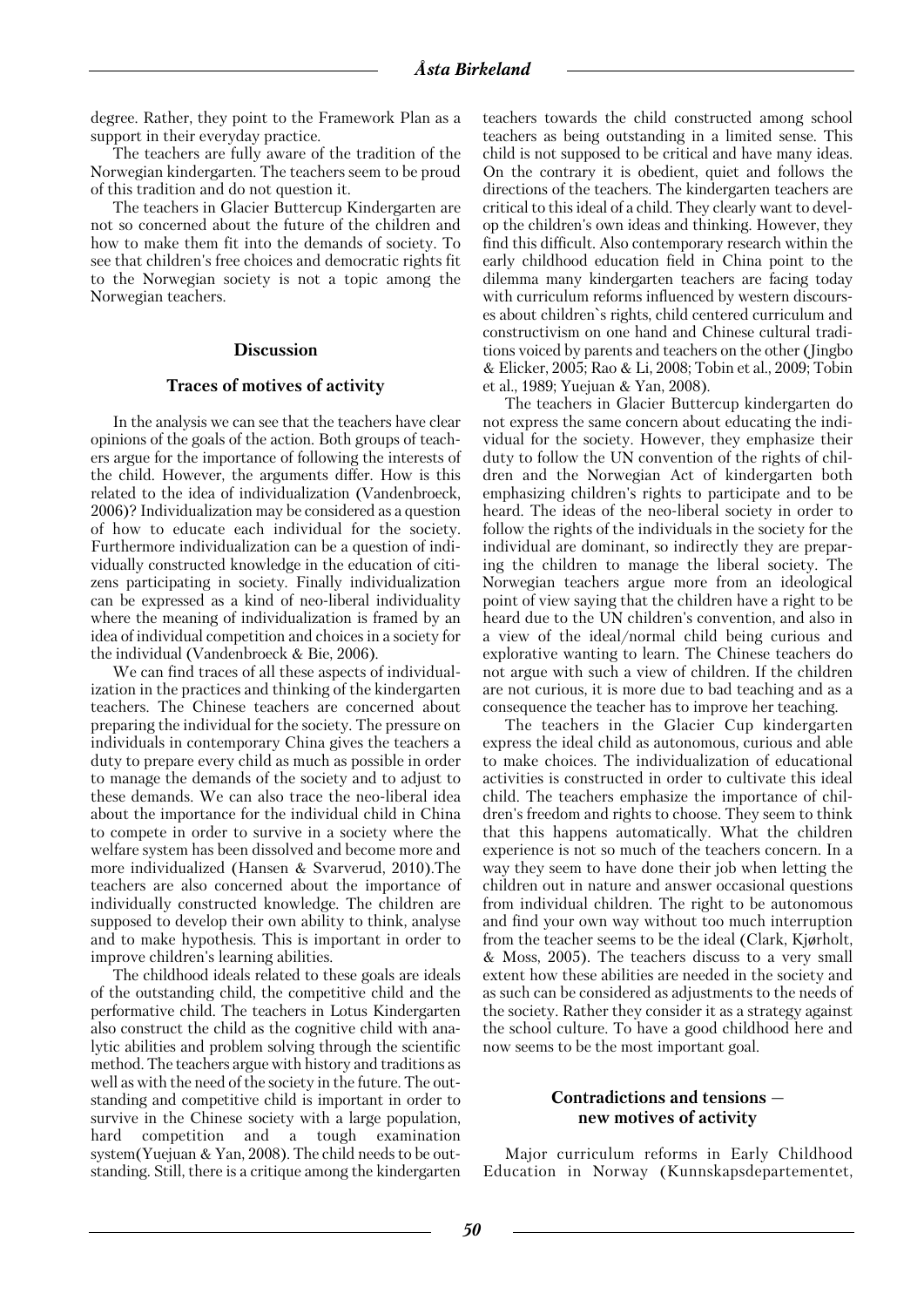2006, 2011) as well as in China (MOE 2001), reveal similarities in childhood paradigm based on the indi vidualized child with agency and rights. The Curriculum Guidelines for Kindergarten Education Practice (2001) in China emphasizes children's rights, child-centered pedagogy and constructivism. The cur riculum reforms are heavily influenced by Western ideas and mark a shift in the educational philosophy and the object of the institutions (Yuejuan & Yan, 2008). When the communists came into power in 1949, the ideology was influenced by the Soviet Union and focused on the education of the socialist worker (Gu, 2000; Zhu & Zhang, 2008). To love the communist party and to shape the socialist citizen is now removed from the curriculum guidelines. The kindergarten shall still contribute to shape the Chinese human being with love for the nation.

The Framework Plans in Norway from 2006 and 2011 emphasize the rights of the individual child, the right to express her/his opinion and to have influ ence. The Norwegian kindergarten (barnehage) $6$  has developed from two different institutional traditions; the day care institutions and the kindergartens. The object of the day care institutions was first and fore most to give care and protection against danger to children of the working class parents (Korsvold, 1998). Parallel to this institution, was the develop ment of Frobel kindergartens where the object was cultural formation of the children of middle class par ents through the educational milieu .These two insti tutions merged in 1975 with a joint law and a joint name, kindergarten. The activity system was thus constituted by juxtaposed objects like care, providing a work force, cultural formation, social prevention and compensation.

To claim that the goals in the curriculum plans and white papers are reflected in the goals in the everyday practices in kindergarten is, however, too simple and is documented in the findings. When looking isolated at white papers the similarities can be stretched. Confronted with the teachers' practices we find a more complex picture with tensions and contradictions. Most clearly we can see this in the Chinese kindergarten. The teachers express a clear discrepancy between the inten tions in the top-down curriculum reform and the expec tations from parents, school and society. Also they find the ideas in the curriculum reform contradictory to their own competence as teachers. Finally, the teachers are concerned about the western ideology of individual ized teaching combined with the teacher- child ratio in the Chinese kindergarten. All these discrepancies give the teachers a hard struggle and create tensions in the everyday practice.

Also the Norwegian teachers struggle with the ten sion between their traditional way of practice and the new curriculum reforms telling them to have a greater focus on learning and focusing on kindergarten as the first step in lifelong learning. This is specifically articu lated in the teachers' strong arguments of not being teachers and not wanting to teach.

The motives of the kindergarten are changing and we can see tensions in the teachers' practices. In the Chinese kindergarten we can see a tension between for mal teaching and more emphasize on listening to chil dren and follow their interest. In the Norwegian kinder garten we can see tensions between the tradition of being child centred to now having more focus on learn ing and education. How do the teachers solve these ten sions? The teachers in Glacier Buttercup Kindergarten seem to object to the new motive and want to be a counter culture to the demands of society. Also the teachers in Lotus Kindergarten problematize the new expectations in the top-down reforms telling the teach ers to do less formal teaching, listening to children and follow the interests of the child. They express an ambivalence towards the new goals since tradition, expectations from parents and future school make it dif ficult to follow these goals.

In spite of curriculum reforms in both countries the cultural values and traditions are still prevailing. The kindergarten teachers' practices and ideals can be inter preted as a complex hybridity of personal life histories, material conditions, cultural traditions and curriculum reforms. Implicit in the kindergarten teachers' practices there are cultural assumptions of the individual child, what it is supposed to be and what it is to become.

The motive of an activity system will be changing over time, mostly due to tensions and contradictions within the activity system (Engeström et al., 1999). This article is discussing the teachers' educational ideals bound in time and place. However, the results also give traces of history and cultural traditions and point to tensions that may have consequences for the future.

#### **Acknowledgement**

This study is carried through thanks to the work and support from colleagues at East China Normal University, specifically Dr. He Min at the department of preschool teacher education.

The analysis is carried out based on data produced by Dr. He Min at East China Normal University, Assistant professor Anne Hammer at Bergen University College and Associate Professor Asta Birkeland at Bergen University College.

<sup>6</sup> Kindergarten (*Barnehage* in Norwegian and *You er Yuan* in Chinese).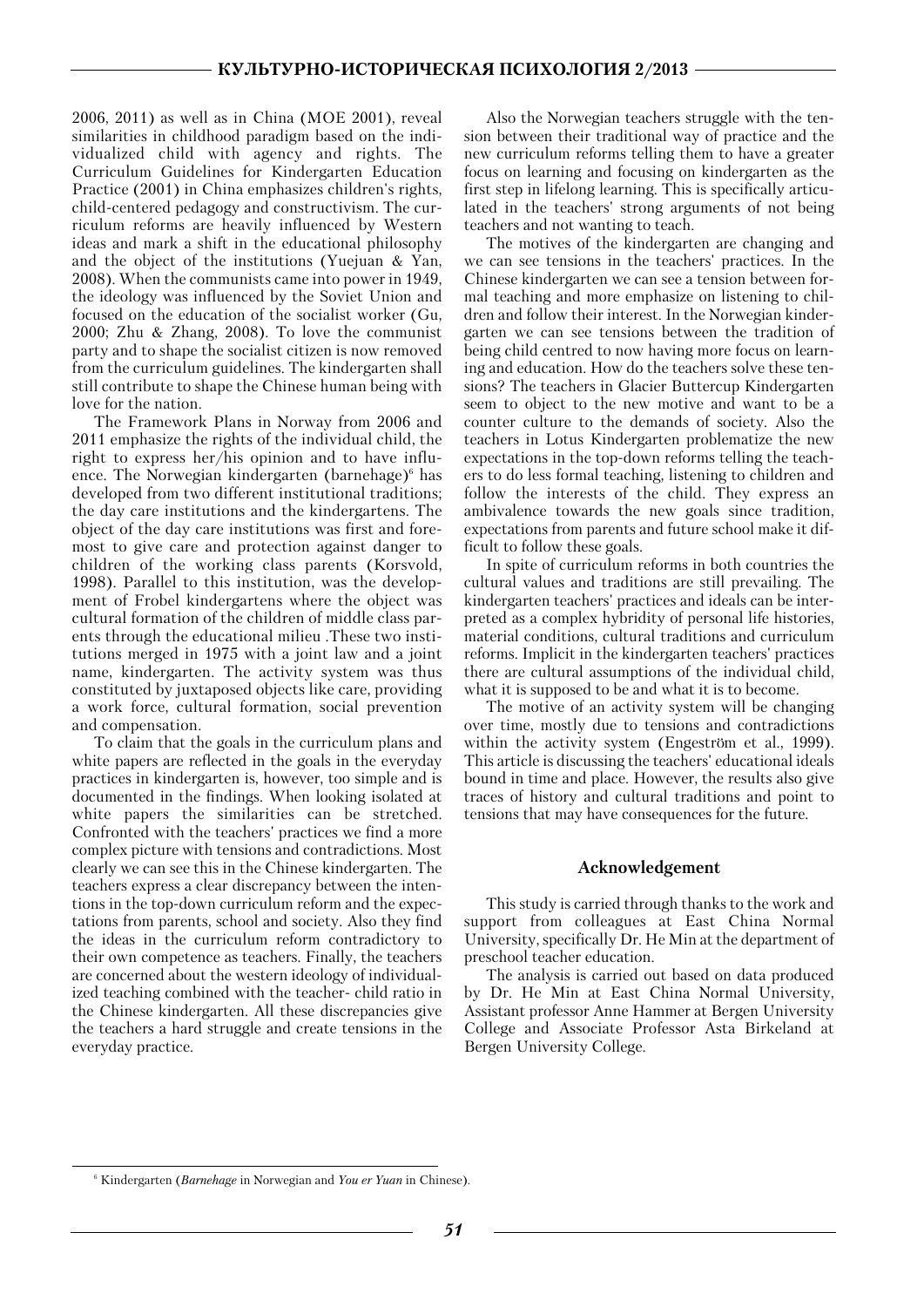#### *References*

1. *Alexander R.J., Broadfoot P., & Phillip, D.* (1999). Lear ning from comparing: new directions in comparative educa tional research. Oxford: Symposium Books.

2. *Biesta G.J.J.* (2006). Beyond learning: democratic educa tion for a human future. Boulder, Colo.: Paradigm.

3. *Birkeland A°.* (2012). Barnehagens vegger som dan ningsagenter (pp. S. 157—180). Bergen: Fagbokforl.

4. *Clark A., Kjorholt A. T., & Moss P.* (2005). Beyond lis tening: children's perspectives on early childhood services. Bristol: The Policy Press.

5. *Engeström Y., Punamäki-Gitai R.-L., & Miettinen R.* (1999). Perspectives on activity theory. Cambridge: Cambridge University Press.

6. *Eriksson I., Orlander A. A., & Jedemark M.* (2004). Att arbeta för godkänt: timplanens roll i ett för $\oslash$ @ändrat uppdrag (Vol.  $2 / 2004$ ). Stockholm: HLS Förlag.

7. *Fleer M., Hedegaard M., Bang J., & Hviid P.* (2008). Studying children: a cultural-historical approach. Maidenhead: Open University Press.

8. *Fleer M., Hedegaard M., & Tudge J.* (2009). Childhood studies and the impact of globalization: policies and practices at global and local levels (Vol. 2009). London: Nichols.

9. *Gu L.* (2000). Modernisation and marketisation: the Chinese kindergarten in the 1990s. nr 56, Pedagogiska institu tionen, Umeå universitet, Umeå.

10. *Gullestad M.* (1997). A Passion for Boundaries: Ref lections on Connections between the Everyday Lives of Children and Discourses on the Nation in Contemporary Norway. Childhood: A Global Journal of Child Research, 4 (1), 19—42.

11. *Gullov E., & Hojlund S.* (2003). Feltarbejde blandt born: metodologi og etik i etnografisk borneforskning. Kobenhavn: Gyldendal.

12. *Hansen M.H., & Svarverud R.* (2010). iChina: the rise of the individual in modern Chinese society (Vol. 45). Copenhagen: SIAS.

13. *Harper D.* (2012). Visual Sociology: An Introduction: Taylor & Francis Ltd.

14. J*enks C.* (1982). The Sociology of childhood: essential readings. London: Batsford Academic and Educational.

15. *Jingbo L., & Elicker J.* (2005). Teacher? Child Interac tion in Chinese Kindergartens: An Observational Analysis. [Reports — Evaluative]. International Journal of Early Years Education, 13 (2), 129—143.

16. *Kaptelinin V.* (2005). The Object of Activity: Making Sense of the Sense-Maker. Mind, Culture, and Activity,  $12(1), 4-18.$ 

17. *Kjorholt A. T.* (2012). The modern child and the flexible labour market: an introduction The modern child and the flex ible labour market: early childhood education and care (pp. S. 1—15). Basingstoke: Palgrave MacMillan.

18. *Korsvold T.* (1998). For alle barn!: barnehagens fram vekst i velferdsstaten. Oslo: Abstrakt forl.

19. Kunnskapsdepartementet. (2006). Rammeplan for innhaldet i og oppgavene til barnehagen. [Oslo]: Kunnskap sdepartementet.

20. Kunnskapsdepartementet. (2011). Rammeplan for barnehagens innhold og oppgaver. [Oslo]: Kunnskapsdeparte mentet.

21. *Leont'ev A.N.* (2002). Virksomhed, bevidsthed, person lighed. Kobenhavn: H. Reitzel.

22. *Montgomery H., & Woodhead M.* (2003). Understan ding childhood: an interdisciplinary approach. Chichester: The Open University.

23. *Nilsen R.D.* (2008). Children in nature: cultural ideas and social practices in Norway European childhoods: cultures, politics and childhoods in Europe (pp. S. 38—60). Basings toke: Palgrave Macmillan.

24. *Nilsen R.D.* (2012). Flexible spaces — flexible subjects in nature: transcending the fenced childhood in daycare cen tres? The Modern child and the flexible labour market: early childhood education and care (pp. S. 203—221). Basingstoke: Palgrave MacMillan.

25. *Pramling Samuelsson I., & Fleer M.* (2009). Play and learning in early childhood settings: international perspec tives. New York: Springer.

26. *Rao N., & Li H.* (2008). "Eduplay": Beliefs and Prac tices Related to Play and Learning in Chinese Kindergartens. Play and learning in early childhood settings, 97—116.

27. *Rogers R.S., & Rogers W.S.* (1992). Stories of child hood: shifting agendas of child concern. New York: Harvester Wheatskeaf.

28. *Rogoff B.* (2003). The cultural nature of human devel opment. Oxford [UK] ;a New York: Oxford University Press.

29. Stetsenko, A. (2005). Activity as object-related: Resolving the dichotomy of individual and collective planes of activity. Mind, Culture, and Activity, 12 (1), 70—88.

30. *Tobin J.J., Hsueh Y., & Karasawa M.* (2009). Preschool in three cultures revisited: China, Japan and the United States. Chicago: University of Chicago press.

31. *Tobin J.J., Wu D.Y.H., & Davidson D.H.* (1989). Preschool in three cultures: Japan, China, and the United States. New Haven: Yale University Press.

32. *Vandenbroeck M.* (2006). Autonomous Children, Privileging Negotiation, and New Limits to Freedom. International Journal of Educational Policy, Research, and Practice: Reconceptualizing Childhood Studies, 7 (1), 71—80.

33. *Vandenbroeck M., & Bie M.B.2D.* (2006). Children's Agency and Educational Norms: A Tensed Negotiation. Childhood: A Global Journal of Child Research, 13 (1), 127— 143.

34. *Wollons R.* (2000). Kindergartens and cultures: the global diffusion of an idea. New Haven: Yale University Press.

35. Y*uejuan P., & Yan L.* (2008). A Comparison of Curri cular Practices in Chinese Kindergartens: The Influence of Curriculum Reform. International Journal of Early Childhood, 40 (2), 33—48.

36. *Zhu J., & Zhang J.* (2008). Contemporary Trends and Developments in Early Childhood Education in China. Early Years: An International Journal of Research and Develop ment, 28 (2), 173—182.

37. *Odegaard E.E.* (2012). Barnehagen som danningsarena. Bergen: Fagbokforl.